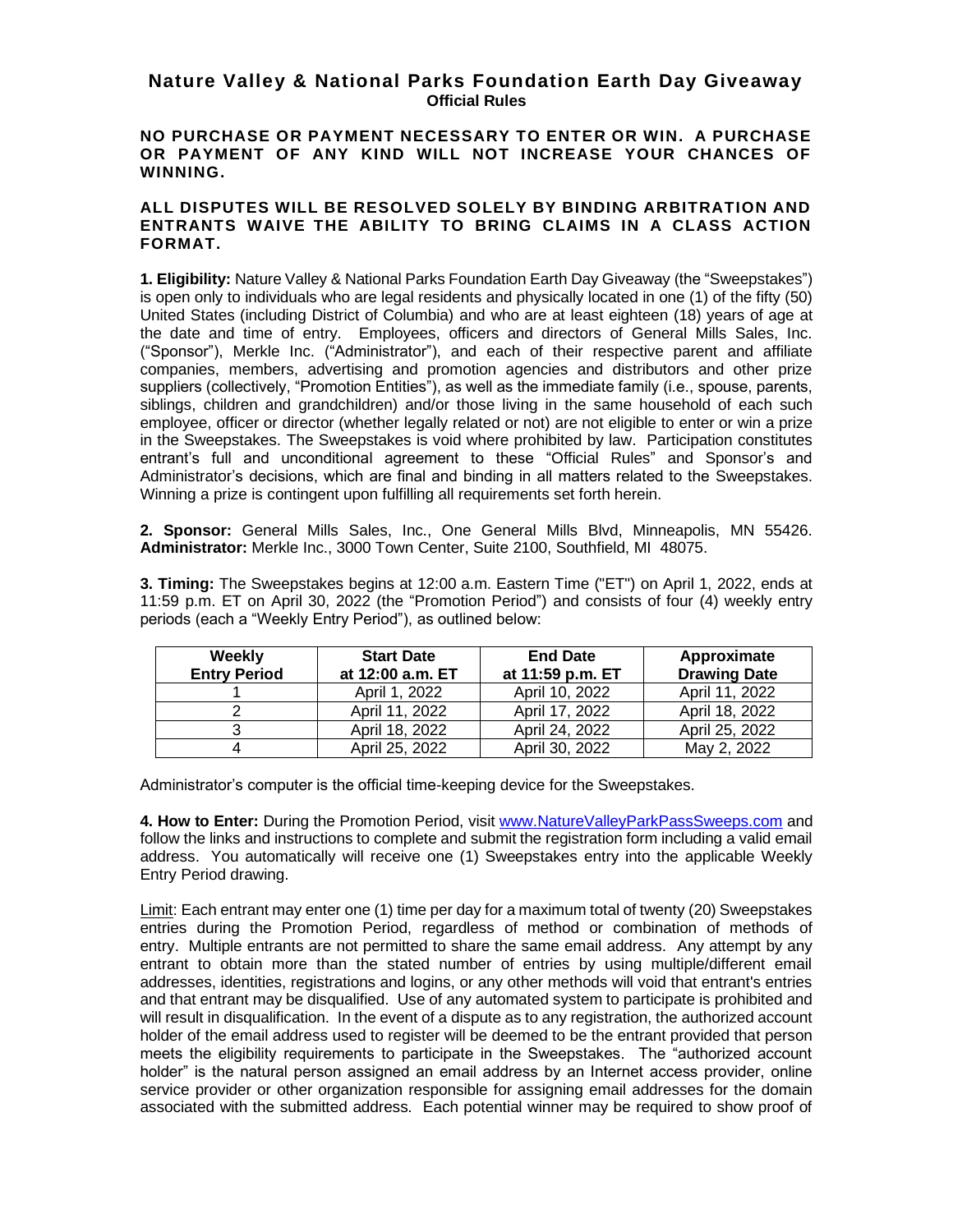being an authorized account holder. If a dispute cannot be resolved to the Administrator's satisfaction, the entry will be deemed ineligible. The submission of an entry is solely the responsibility of the entrant. Proof of sending (such as an automated computer receipt confirming delivery of email or "thanks for entering" message does not constitute proof of actual receipt by Administrator of an entry for purposes of this Sweepstakes. Only eligible entries actually received by Administrator's server before the end of the Promotion Period will be included in the Sweepstakes.

**5. Grand Prize Drawing:** Administrator is an independent judging organization whose decisions as to the administration and operation of the Sweepstakes and the selection of the potential winners are final and binding in all matters related to the Sweepstakes. Administrator will randomly select the potential Sweepstakes winners from all eligible entries received during the applicable Weekly Entry Period, on or around the dates listed in Section 3 above. Non-winning Weekly Entry Periods entries will carry over into any subsequent Weekly Entry Period. The potential winners will be notified by email. Potential winners may be required to provide their name, home mailing address (P.O. Boxes may not be permitted), and date of birth to confirm eligibility and for purposes of prize fulfillment within five (5) days of the date notice or attempted notice is sent, in order to claim the prize. If a potential winner of any prize cannot be contacted, fails to provide any other requested information within the required time period (if applicable), or the prize is returned as undeliverable, the potential winner forfeits his/her/their prize. Receiving a prize is contingent upon compliance with these Official Rules. In the event that a potential winner is disqualified for any reason or forfeits the prize, Sponsor will award the applicable prize to an alternate winner by random drawing from among all remaining eligible entries. Only three (3) alternate drawings will be held, after which the prize will remain un-awarded. Prizes will be fulfilled approximately 18-20 weeks after the conclusion of the Sweepstakes.

**6. Prizes:** TEN THOUSAND (10,000) GRAND PRIZES (two thousand five hundred (2,500) awarded per Weekly Entry Period): Each winner will receive one (1) annual National Park and Federal Recreational Lands Annual Pass, terms and conditions apply. Approximate Retail Value ("ARV"): \$80.00. Prizes are non-transferable and no substitution will be made except as provided herein at the Sponsor's sole discretion. Sponsor reserves the right to substitute a prize for one of equal or greater value if the designated prize should become unavailable for any reason. Winners are responsible for all taxes and fees associated with prize receipt and/or use. Odds of winning a prize depend on the number of eligible entries received during the applicable Weekly Entry Period. Limit: One (1) prize per person. Total ARV of all prizes awarded in this Sweepstakes: \$800,000.00.

Pass Terms and Conditions:

- The America the Beautiful National Parks & Federal Recreational Lands Annual Pass grants admission to more than 2,000 federal recreational lands and waters., including U.S. national parks.
- Annual passes are not valid without passholder signature.
- Valid for one full year from month punched at the time of receipt (through last day of that month).
- Allows pass owner and accompanying passengers in a single, private, non-commercial vehicle to enter Federally operated recreation sites across the country.
- Pass covers the owner and three (3) accompanying adults age 16 and older at sites where per person entrance fees are charged. No entry fee charged for children 15 and under.
- Photo identification will be required to verify ownership.
- For additional details regarding the America the Beautiful National Parks & Federal Recreational Lands Annual Pass, please visit [https://store.usgs.gov/faq#Annual-Pass.](https://store.usgs.gov/faq#Annual-Pass)

**7. Release:** By entering the Sweepstakes, each participant agrees to indemnify, defend, release and hold harmless the Promotion Entities, and their respective subsidiaries, affiliates, suppliers, distributors, partners, advertising/promotion agencies and each of their respective parent companies and each such company's officers, directors, employees and agents (collectively, the "Released Parties") from and against any losses, damages, rights, claim, or cause of action of any kind arising, in whole or in part, directly or indirectly, out of your participation in the Sweepstakes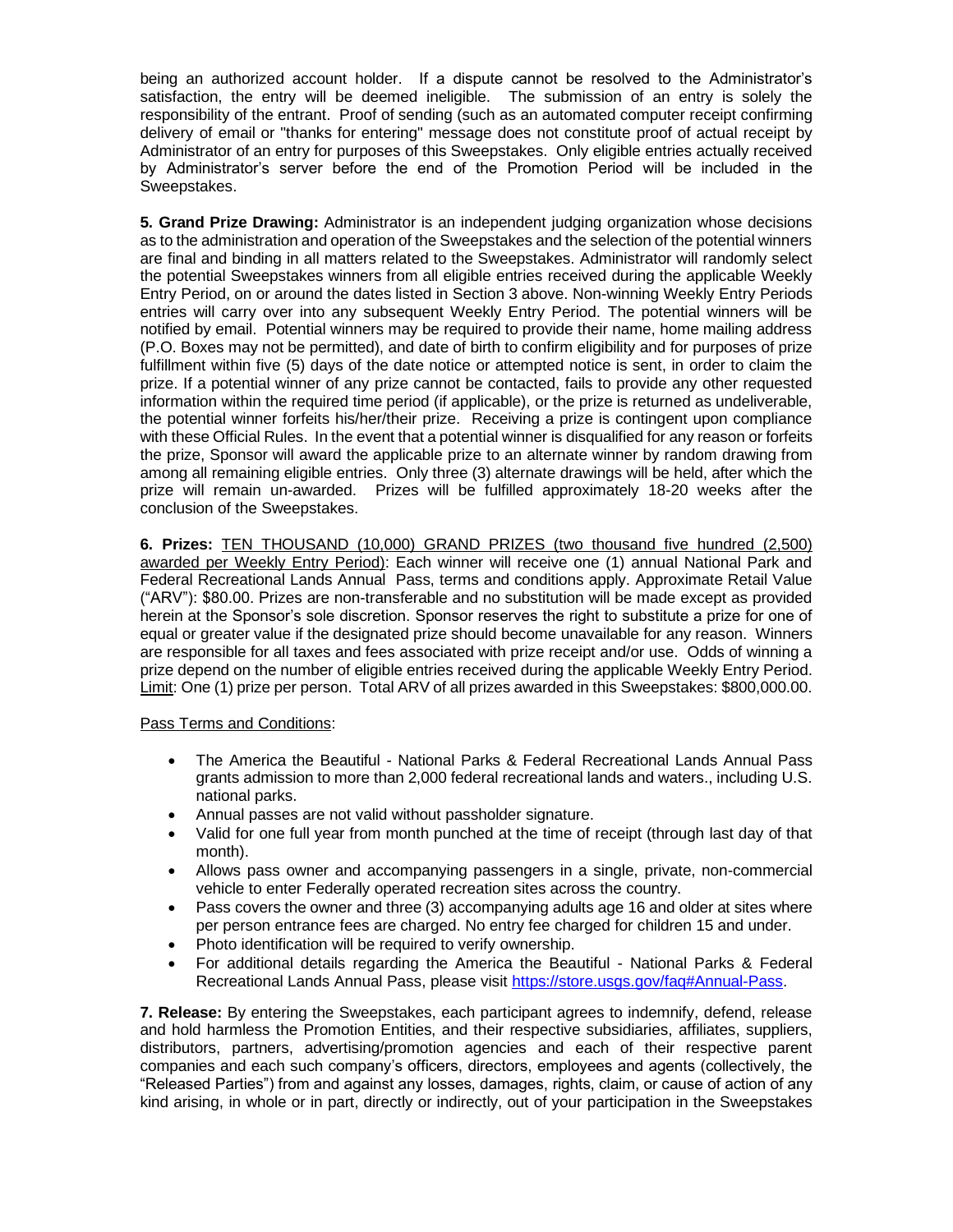or resulting directly or indirectly, from your acceptance, possession, use, or misuse of any prize awarded in connection with the Sweepstakes, including, without limitation, personal injury, death, and/or property damage, as well as claims based on publicity rights, defamation, and/or invasion of privacy.

**8. Publicity:** Except where prohibited by law, participation in the Sweepstakes constitutes each winner's consent to Sponsor's and its agents' use of each winner's name, likeness, photograph, voice, statements, social media posts, opinions and/or hometown and state for promotional purposes in any media, worldwide, without further payment, notice or consideration.

**9. General Conditions:** Sponsor reserves the right to cancel, suspend and/or modify the Sweepstakes, or any part of it, if any fraud, technical failures, human error or any other factor impairs the integrity or proper functioning of the Sweepstakes, as determined by Sponsor in its sole discretion. In such event, Sponsor reserves the right to award the prizes at random from among the eligible entries received up to the time of the impairment. Sponsor reserves the right, in its sole discretion, to disqualify any individual it finds to be tampering with the entry process or the operation of the Sweepstakes or to be acting in violation of the Official Rules of this or any other promotion or in an unsportsmanlike or disruptive manner. Sponsor reserves the right, at its sole discretion, to disqualify any individual found to be: (a) violating the Official Rules; or (b) violating the terms of service, conditions of use and/or general rules or guidelines of any Sponsor or Administrator property or service. Any person who supplies false information, obtains entries by fraudulent means, or is otherwise determined to be in violation of these Official Rules in an attempt to obtain any prize will forfeit any prize won and may be prosecuted to the full extent of the law. Any attempt by any person to undermine the legitimate operation of the Sweepstakes may be a violation of criminal and civil law, and, should such an attempt be made, Sponsor reserves the right to seek damages from any such person to the fullest extent permitted by law. Sponsor's failure to enforce any term of these Official Rules shall not constitute a waiver of that provision.

**10. Limitations of Liability:** The Released Parties are not responsible for: (1) any incorrect or inaccurate information, including errors or typos in these Official Rules or any Sweepstakes-related communication or materials, whether caused a Released Party or by entrants, printing errors or by any of the equipment or programming associated with or utilized in the Sweepstakes; (2) technical failures of any kind, including, but not limited to, malfunctions, interruptions, or disconnections in phone lines or network hardware or software, failed, incorrect, incomplete, inaccurate, garbled or delayed electronic communications or entry information, any error, omission, interruption, deletion, defect, delay in operation or transmission, failures or technical malfunction of any computer online systems, servers, providers, computer equipment, software, email, players or browsers, whether on account of technical problems, traffic congestion on the Internet or at any website, or on account of any combination of the foregoing; (3) unauthorized human intervention in any part of the entry process or the Sweepstakes; (4) technical or human error which may occur in the administration of the Sweepstakes or the processing of entries; (5) any injury or damage to persons or property which may be caused, directly or indirectly, in whole or in part, from entrant's participation in the Sweepstakes or receipt or use or misuse of any prize or (6) late, lost, misdirected, illegible, incomplete or mutilated entries or for theft, destruction or unauthorized access to, or alteration of entries. If for any reason an entrant's entry is confirmed to have been erroneously deleted, lost, or otherwise destroyed or corrupted, entrant's sole remedy is another Sweepstakes entry, if possible. No more than the stated number of prizes will be awarded. In the event that production, technical, seeding, programming or any other reasons cause more than stated number of prizes as set forth in these Official Rules to be available and/or claimed, Sponsor reserves the right to award only the stated number of prizes by a random drawing among all legitimate, un-awarded, eligible prize claims.

**11. Dispute Resolution:** You agree that any claim or dispute at law or equity that has arisen or may arise relating in any way to or arising out of the Sweepstakes or the Official Rules, will be resolved in accordance with the provisions set forth in this Dispute Resolution section. Please read this section carefully. It affects your rights and will have a substantial impact on how claims you and we have against each other are resolved.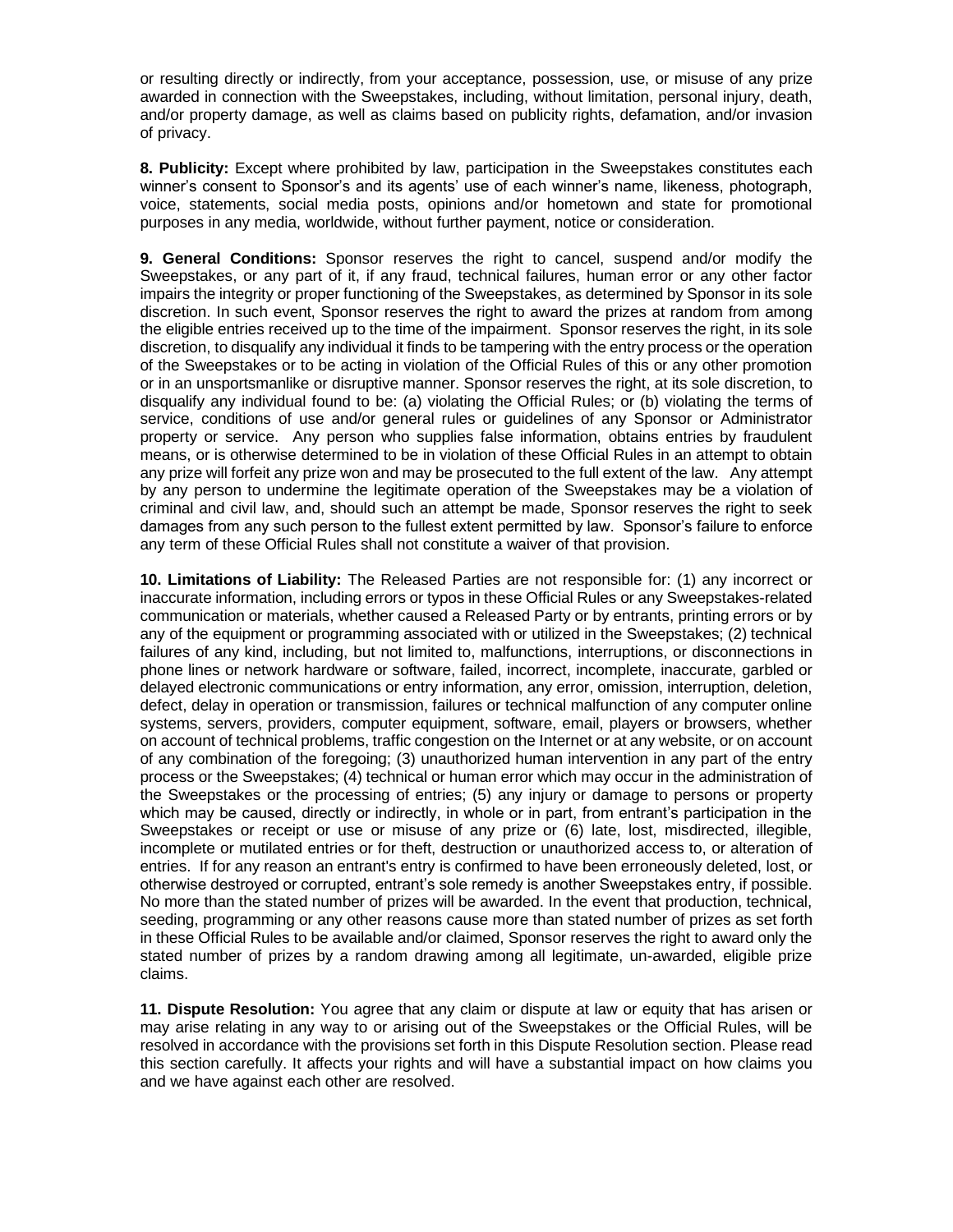You agree that whenever you have a disagreement with Administrator or Sponsor arising out of, connected to, or in any way related to the Sweepstakes or the Official Rules, you will send a written notice to the Administrator ("Demand"). You agree that the requirements of this Dispute Resolution section will apply even to disagreements that may have arisen before you accepted these Official Rules. You must send the Demand to the following address (the "Notice Address"): Legal Department, Merkle Inc., 3000 Town Center, Suite 2100, Southfield, MI 48075. You agree that you will not take any legal action, including filing a lawsuit or demanding arbitration, until ten (10) business days after you send a Demand. If the disagreement stated in the Demand is not resolved to your satisfaction within ten (10) business days after it is received, and you intend on taking legal action, you agree that you will file a demand for arbitration with the American Arbitration Association (the "Arbitrator"). This arbitration provision limits the ability of you, Administrator and Sponsor to litigate claims in court and you, Administrator, and Sponsor each agree to waive your respective rights to a jury trial or a state or federal judge. You agree that you will not file any lawsuit against Administrator or Sponsor in any state or federal court. You agree that if you do sue in state or federal court, and Administrator or Sponsor brings a successful motion to compel arbitration, you must pay all fees and costs incurred by Administrator and Sponsor in court, including reasonable attorney's fees. For any such filing of a demand for arbitration, you must effect proper service under the rules of the Arbitrator and notice to the Notice Address may not be sufficient. If, for any reason, the American Arbitration Association is unable to conduct the arbitration, you may file your case with any national arbitration company. The Arbitrator shall apply the AAA Consumer Arbitration Rules effective September 1, 2014 (as may be amended) and as modified by the agreement to arbitrate in this Dispute Resolution section. You agree that the Arbitrator will have sole and exclusive jurisdiction over any dispute you have with Administrator or Sponsor. The Federal Arbitration Act allows for the enforcement of arbitration agreements and governs the interpretation and enforcement of the agreement to arbitrate.

You agree that you will not file a class action or collective action against Administrator or Sponsor, and that you will not participate in a class action or collective action against them. You agree that you will not join your claims to those of any other person. Notwithstanding any other provision in the Official Rules, if this class action waiver is invalidated, then the agreement to arbitrate is null and void, as though it were never entered into, and any arbitration dispute at that time will be dismissed without prejudice and may be refiled in a court. Under no circumstances do you, Administrator or Sponsor agree to class or collective procedures in arbitration or the joinder of claims in arbitration. Administrator and Sponsor agree that we will submit all disputes with you to arbitration before the Arbitrator.

All issues and questions concerning the construction, validity, interpretation and enforceability of these Official Rules, or the rights and obligations of the entrant, Administrator and Sponsor in connection with the Sweepstakes, or any claim or dispute that has arisen or may arise between you, Administrator and Sponsor shall be governed by, and construed in accordance with, the laws of the State of Michigan without giving effect to any choice of law or conflict of law rules. The place of arbitration shall be Oakland County, Michigan. This arbitration provision shall survive conclusion, modification or termination of the Sweepstakes and suspension, revocation, closure, modification, or amendments to the Official Rules, and any aspect of the relationship of the parties relating to or arising from participation in the Sweepstakes.

**12. Entrant's Personal Information:** Information collected from entrants is subject to the Sponsor's Privacy Policy, available at: [https://www.generalmills.com/en/Company/privacypolicies/privacy-policy-cookie-US-English.](https://www.generalmills.com/privacy-security/us-english-privacy-policy)

**13. Winner List:** For a winner list, visit [https://bit.ly/3I0ftd8.](https://bit.ly/3I0ftd8) The winner list will be posted after winner confirmation is complete.

**14. Miscellaneous:** The names of individuals, groups, companies, products and services mentioned herein, and any corresponding likenesses, logos and images thereof reproduced herein, have been used for identification purposes only and may be the copyrighted properties and trademarks of their respective owners. The mention of any individual, group or company, or the inclusion of a product or service as a prize, does not imply any association with or endorsement by